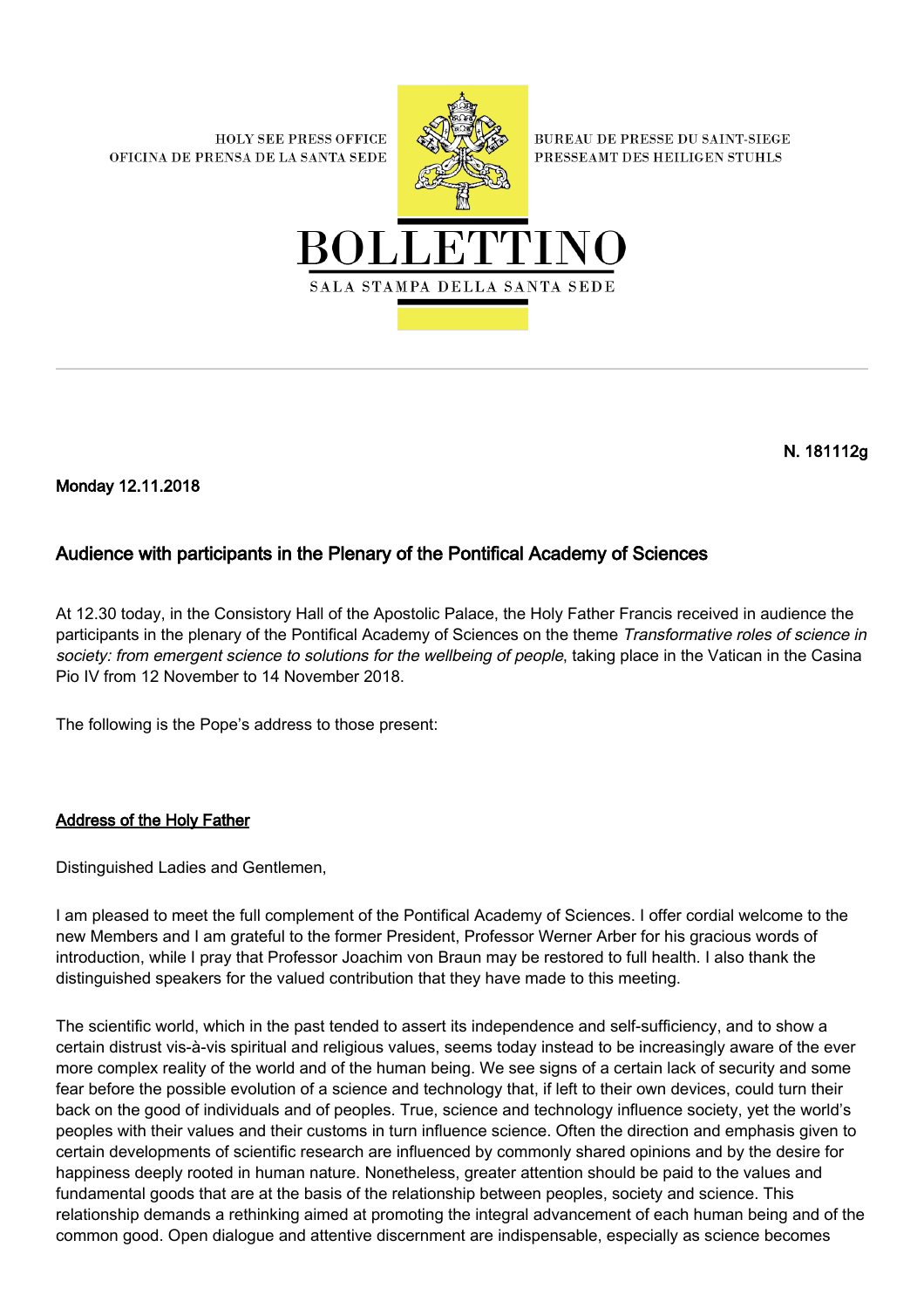more complex and the horizons that it opens up bring decisive challenges for the future of humanity. For today, both the evolution of society and scientific changes are taking place ever more rapidly, each following the other. It is important that the Pontifical Academy of Sciences consider how these interconnected changes require a wise and responsible commitment on the part of the entire scientific community. The splendid ivory tower security of early modern times has given way, in many, to a salutary unrest, for which today's scientists are more easily open to religious values and can glimpse, beyond the achievements of science, the richness of the spiritual world of peoples and the light of divine transcendence. The scientific community is a part of society, and must not be considered separate and independent; indeed, it is called to serve the human family and its integral development.

The possible fruits of this mission of service are countless: here I would like to mention only a few. First, there is the immense and ongoing crisis of *climate change* and the nuclear menace. Following in the footsteps of my predecessors, I reaffirm the fundamental importance of commitment to a world without nuclear arms (cf. Message to the United Nations Conference to Negotiate a Legally Binding Instrument to Prohibit Nuclear Weapons, Leading Towards their Total Elimination, 23 March 2017), and I ask – as did Saint Paul VI and Saint John Paul II – that scientists actively cooperate to convince government leaders of the ethical unacceptability of such weaponry, because of the irreparable harm that it causes to humanity and to the planet. Consequently, I too reaffirm the need for a disarmament which today seems a subject less and less raised at the tables around which great decisions are made. May I be able to thank God, as did Saint John Paul II in his Testament, that in my Pontificate the world was spared the immense tragedy of an atomic war.

Global changes are increasingly influenced by human actions. Hence there is also a need for adequate responses aimed at protecting the health of the planet and its inhabitants, a health put at risk by all those human activities that employ fossil fuels and deforest the planet (cf. *Laudato Si'*, 23). Just as the scientific community has made progress in identifying these risks, it is now called to propose workable solutions and to convince societies and their leaders to pursue them.

In this regard, I am aware that in your sessions you have identified the insights that emerge from basic science and have worked to link them with strategic visions aimed at studying the problems in depth. It is your calling to come up with innovative developments in all the principal disciplines of basic science and to acknowledge the boundaries between the various scientific sectors, particularly in physics, astronomy, biology, genetics and chemistry. This is part of the service that you render to humanity.

I welcome the fact that the Academy also concentrates on the new knowledge necessary to confront the scourges of contemporary society. The world's peoples rightly ask to take part in forming their own societies. The universal rights we proclaim must become reality for all, and science can contribute decisively to this process and to breaking down the barriers that stand in its way. I thank the Academy of Sciences for its valued cooperation in combating the crime against humanity that is human trafficking for the sake of forced labour, prostitution and organ trafficking. I stand at your side in this battle for humanity.

There is a long way to go towards a development that is both integral and sustainable. The elimination of hunger and thirst, high levels of mortality and poverty, especially among the eight hundred million needy and excluded of our earth, will not be achieved without a change in our way of living. In the encyclical Laudato Si', I presented some key proposals for attaining this goal. Nonetheless I believe I can say that there is a lack of will and political determination to halt the arms race and to put an end to wars, in order to pass urgently to sources of renewable energy, programmes aimed at ensuring water, food and health for all, and investing for the common good the enormous capital that remains inactive in fiscal paradises.

The Church does not expect science merely to follow principles of ethics, which are a priceless patrimony of the human race. It expects a positive service that we can call with Saint Paul VI the "charity of knowledge". You, dear scientists and friends of science, have been entrusted with the keys of knowledge. I would like to stand before you as the advocate of the peoples that receive only rarely and from afar the benefits of vast human knowledge and its achievements, especially in the areas of nutrition, health, education, connectivity, well-being and peace. Allow me to say to you in their name: may your research benefit all, so that the peoples of the earth